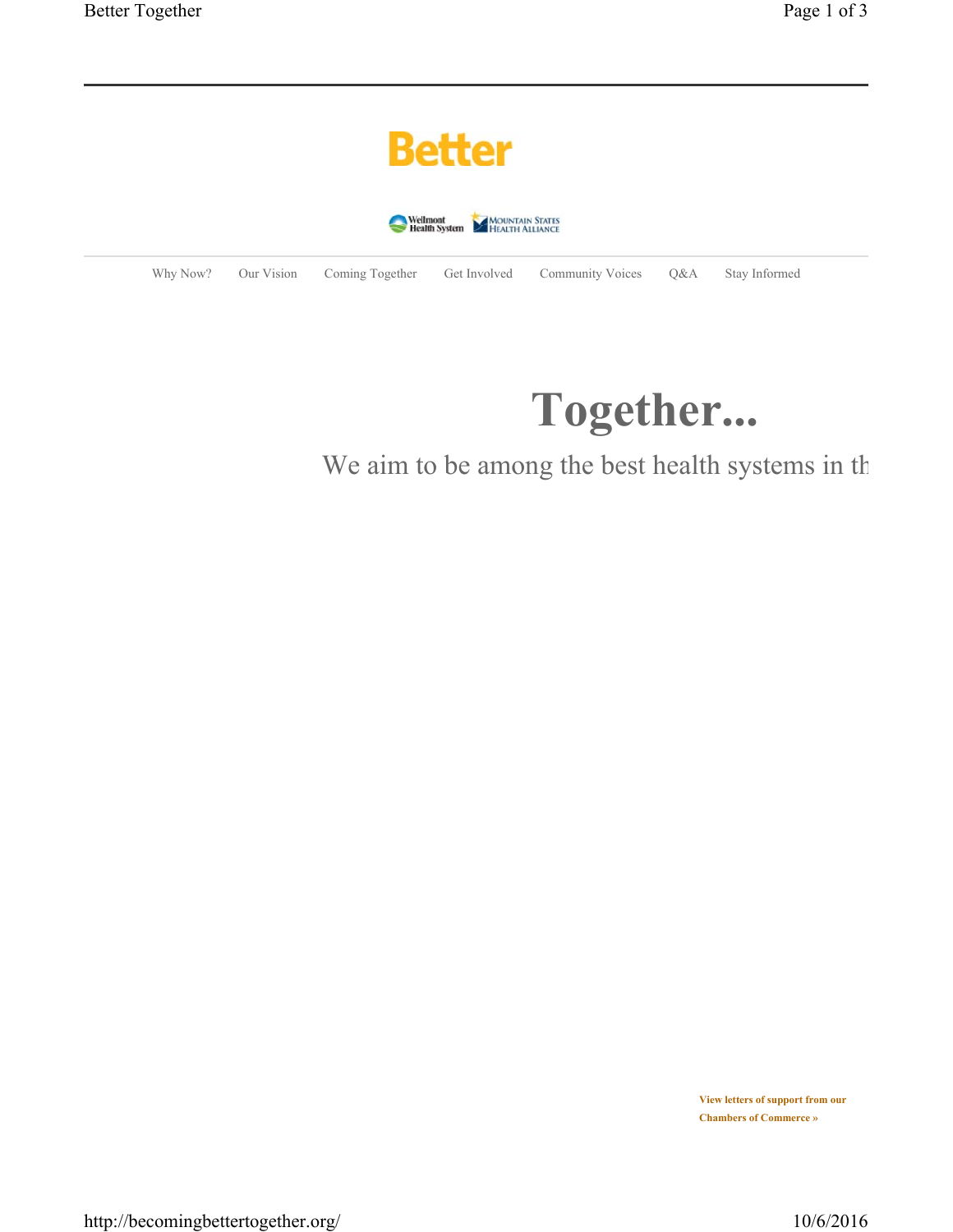**Read our commitments to the region in the Pre-Submission** 

**Report »**

 $Q_{\text{MSE}}$ 

**Management** 

## **Wellmont Health System and Mountain States Health Alliance have agreed to exclusively explore the creation of a new, integrated and locally governed health system that will create an exciting future for healthcare in our region.**

The proposed merger was unanimously approved by the boards of directors of both systems because they believe a Wellmont and Mountain States combination will demonstrate our **shared commitment to the people in our region** – a commitment no one else can possibly be more passionate about than we are.

This will be an opportunity for our two organizations to come together and build something **brand new** that reflects what our community really needs – today and in the years ahead.

This website is dedicated to sharing important news about this proposed merger as we continue to discuss the many details that are yet to be finalized. Please sign up to receive the latest updates and check back for new information.

There's a long road ahead, but there is no doubt we will be better… together. Thank you for joining us in defining a new future for healthcare in our region.

## Tennessee Resources

- Community & Stakeholder Pre-Submission Report
- Tennessee Application Submitted by Mountain States Health Alliance and Wellmont Health System
- Addendum #1 to COPA Application Addendum | Attachment D | Attachment E
- Response #1 to Questions Submitted April 22, 2016 by Tennessee Department of Health
- Response #2 to Questions Submitted April 22, 2016 by Tennessee Department of Health
- Department of Health COPA Public Hearing Schedule

Virginia Resources

- Virginia Application Submitted by Mountain States Health Alliance and Wellmont Health System
- Responses to Questions Submitted May 27, 2016 by the Southwest Virginia Health Authority
- Supplement to Responses to Questions Submitted May 27, 2016 by the Southwest Virginia Health Authority





Wellmont Health System operates six hospitals and numerous outpatient care sites, serving communities in Northeast Tennessee and Southwest Virginia. Wellmont's mission is to deliver superior care with compassion, and we consistently rank among the nation's best for high-quality outcomes and processes of care.



Mountain States Health Alliance operates 13 hospitals and numerous outpatient care sites across a 29-county, four-state region. Mountain States is committed to its mission of bringing loving care to healthcare – and we passionately pursue healing of the mind, body and spirit to meet the needs of the individuals and communities in our region.



1905 American Way Kingsport, TN 37660 (423) 230-8200



400 North State of Franklin Road Johnson City, TN 37604 (423) 431-6111

Latest News

Wellmont, Mountain States file requests for merger approval

Wellmont/MSHA file merger application with state